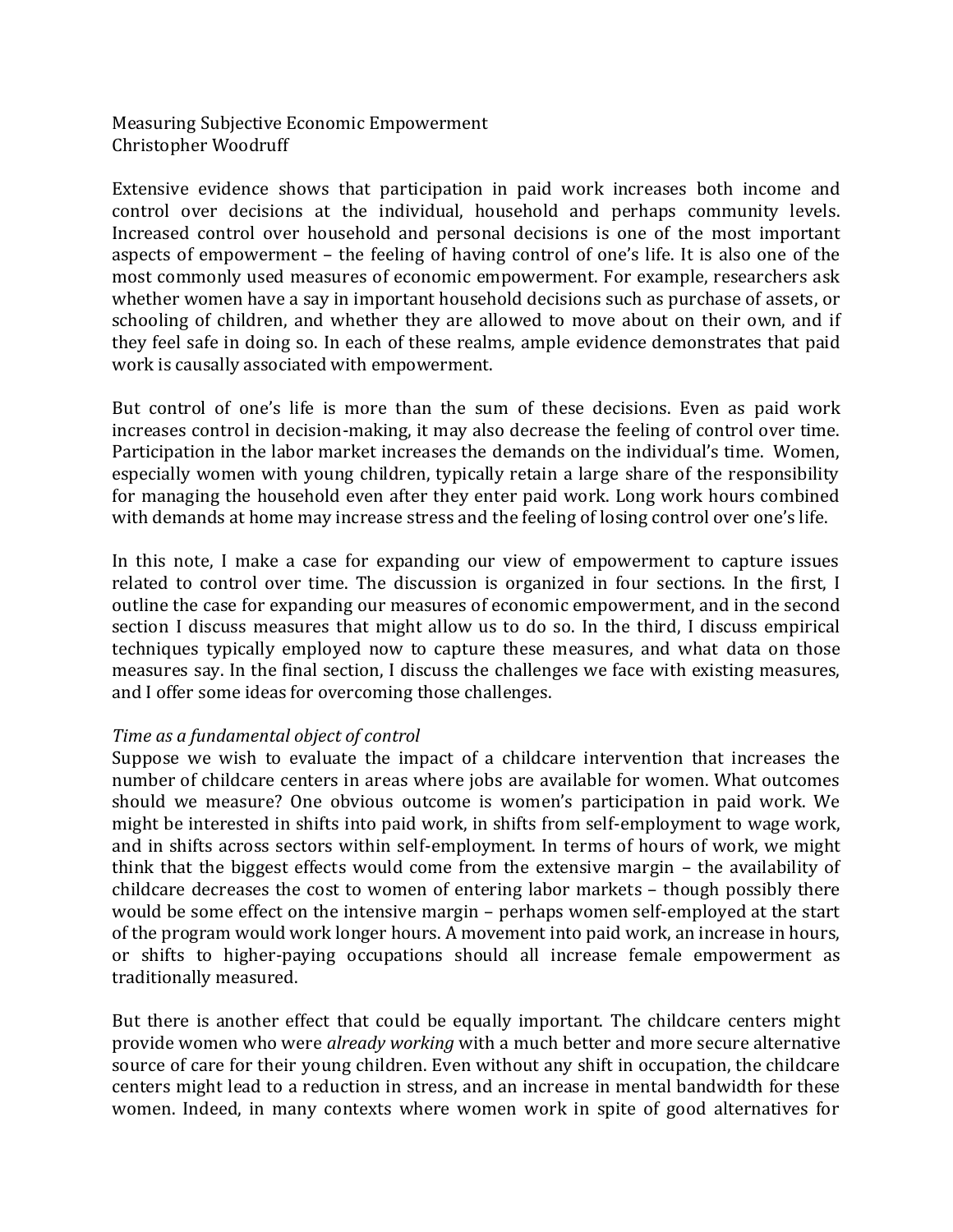childcare, women in this category may be more numerous than those affected at the margins of labor market participation. These women would not necessarily see an increase in income or an increase in household decision-making. But they would experience more control over their time from the increased reliability of formal (rather than informal) childcare arrangements, and a tangible gain in well-being from reduced worries about their children's welfare.

While the traditional measures of empowerment are clearly relevant here, I propose that we cannot ignore some measure of well-being. This is especially true in situations where wage work is common. The reason for this is that an important part of the issue here comes from the lumpiness of work. Compared with either rural agricultural work or selfemployment, non-agricultural wage work often comes with earnings that are both higher and more stable. But stable wage work most often also comes with a loss of control over the number of hours worked. Women employed in the garment sector in Bangladesh earn higher wages than almost all relevant alternatives; at the same time, they have no choice but to work six 10-hour days or more per week. Their only available choice is whether or not to take the job. There is no option to work part time, and little flexibility to miss work when circumstances in the household require their attention.

Flexibility is especially important to women who are managing household responsibilities – a point underscored by the reasons self-employed women give as the rationale for entering a particular sector. As noted in Woodruff (2014), from a list of 10-12 motivations for choosing a particular sector in which to start a business, the most common reason given by samples of women in Sri Lanka and Ghana is that the chosen sector gives "more flexibility to look after children or other family members than other sectors or activities."<sup>1</sup> As the gap increases between more lucrative wage labor opportunities and self-employment earnings, we should expect women to move into wage work. But we should also recognize that this movement comes with a loss of flexibility, a loss of control over time.

# *Measuring Stress and Well-being*

 $\overline{a}$ 

While we most commonly measure income or consumption, we are actually concerned with the more abstract idea of "utility." Perhaps the most straightforward proxy for utility is suggested by the now-considerable literature focused on measures of "happiness" or "well-being." Concerns have been raised because happiness and well-being scales are derived from self-reports. Hence – particularly in the case of evaluating interventions – we should worry about their reporting bias, an issue I address in the next section<sup>2</sup>. We discuss here three ways of measuring (positive) well-being or happiness, and then we examine measures related to stress and control over time.

Well-being is most commonly measured using surveys. The first approach directly elicits the extent of the feeling itself, through one of three survey questions. The first question assesses happiness on a scale:

<sup>&</sup>lt;sup>1</sup> The wording in Ghana was: "Because of the need to balance family obligations and work."

 $<sup>2</sup>$  There has been some recent work measuring happiness through brain scans, but I ignore that</sup> here as impractical in the relevant settings.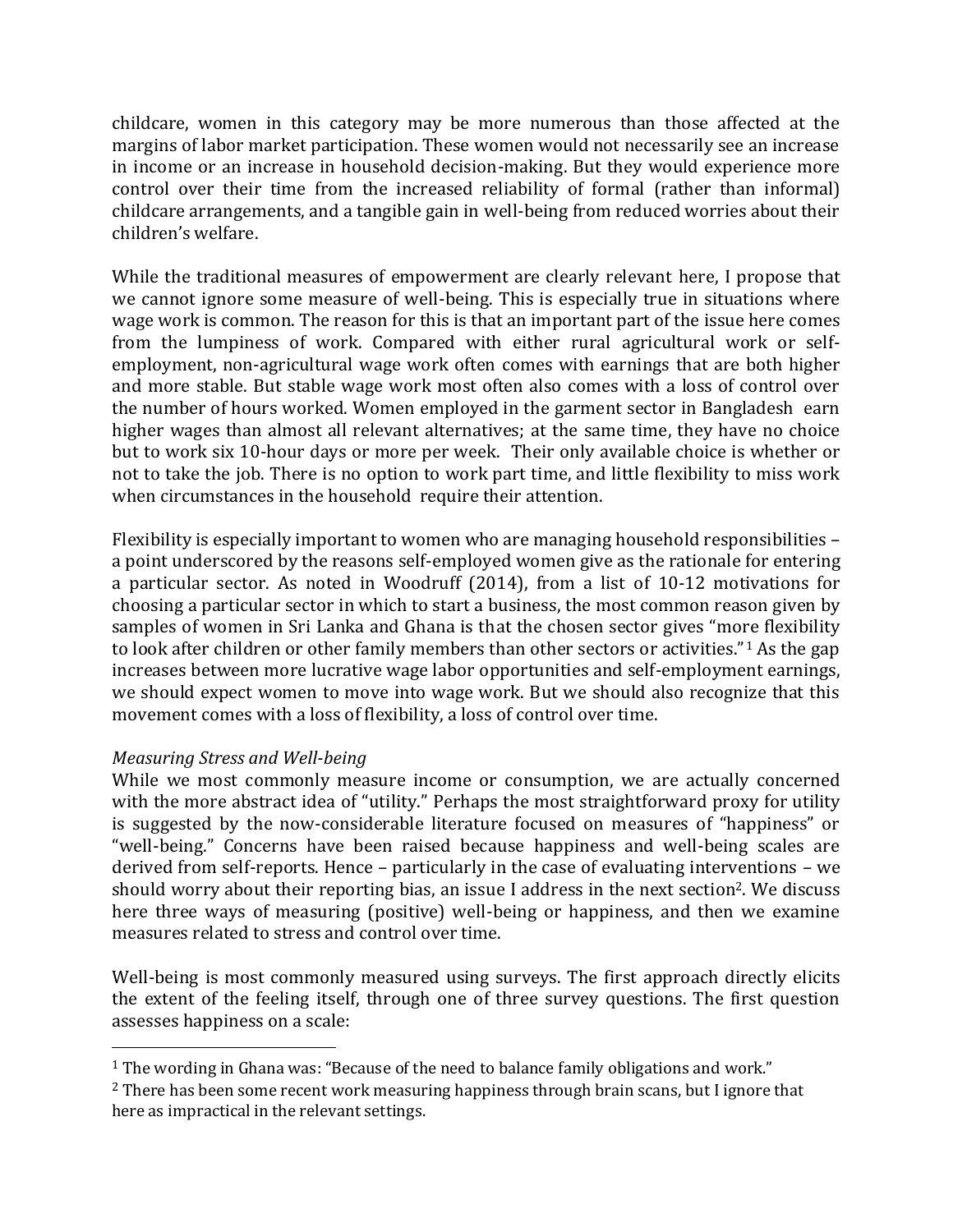*Taking all things together, would you say you are: 1) Very happy…4)Not happy at all.* 

The second asks for a rating of life satisfaction:

# *All things considered, how satisfied are you with your life as a whole these days? (scale 1-10)*

Finally, the most involved of these direct approaches is the Cantril Self-Anchoring Striving Scale. In this approach, respondents are shown a ladder with 10 rungs, and are then asked to imagine that the top rung represents "the best possible life for you" and the bottom rung "the worst possible life for you." Respondents are then asked to place themselves on the ladder. They may also be asked to imagine their life five years hence, and to give their expected position on the ladder at that time.

An alternative survey approach measures affect, asking respondents, for example, how many times they have smiled or laughed in the past 24 hours. In a slightly more involved version, respondents are shown a list of 20 words (e.g., interested, irritable, guilty, alert) and asked to indicate to what extent (1= "not at all" … 5= "extremely") they feel that way in the present, or perhaps felt that way in the past week. Negative feelings are reverse scored, and the responses are summed. Deaton (2008) argues that life satisfaction is not the same as happiness. Life satisfaction asks respondents "…to make an overall *evaluation* of their lives" (p. 55, emphasis in original), while happiness measures affect. Using data from the Gallup World Poll3, Graham and Chattopadhyay (2013) provide support for Deaton's view, showing that there is a crucial difference between the measures that focus on immediate feelings (happiness and affect) and the Cantril Scale. Reponses based on the life satisfaction questions are more likely to reflect views over a longer period of time, and to be less affected by immediate attitudes. Earlier work using data from the World Values Survey showed that, across countries, happiness increases with per capita income at lower levels of income, but then levels off. There is no correlation among high-income counties. Using the Gallup data, Deaton confirms the earlier pattern at lower income levels, but overturns the earlier conclusions for high-income countries. He shows that life satisfaction is increases with income per capita at all levels of income.

A complementary approach to measuring overall well-being is to focus on indicators of stress. In this vein, two very commonly used surveys are the the Generalized Anxiety Disorders (GAD-7) and the Patient Health Questionnaire (PHQ2/9). These simple sevenand two-question instruments are shown in the appendix.<sup>4</sup>

Perhaps we can use surveys of the same type to unpack channels through which effects occur. To take our childcare example, we might imagine that access to childcare removes

<sup>4</sup> The long version of the PHQ includes 9 questions. See: [http://www.phqscreeners.com/sites/g/files/g10016261/f/201412/PHQ-9\\_English.pdf.](http://www.phqscreeners.com/sites/g/files/g10016261/f/201412/PHQ-9_English.pdf)

 $\overline{a}$ 

<sup>3</sup> See<http://www.gallup.com/178667/gallup-world-poll-work.aspx> . The Gallup World Pool surveys representative samples of adults in 160 countries.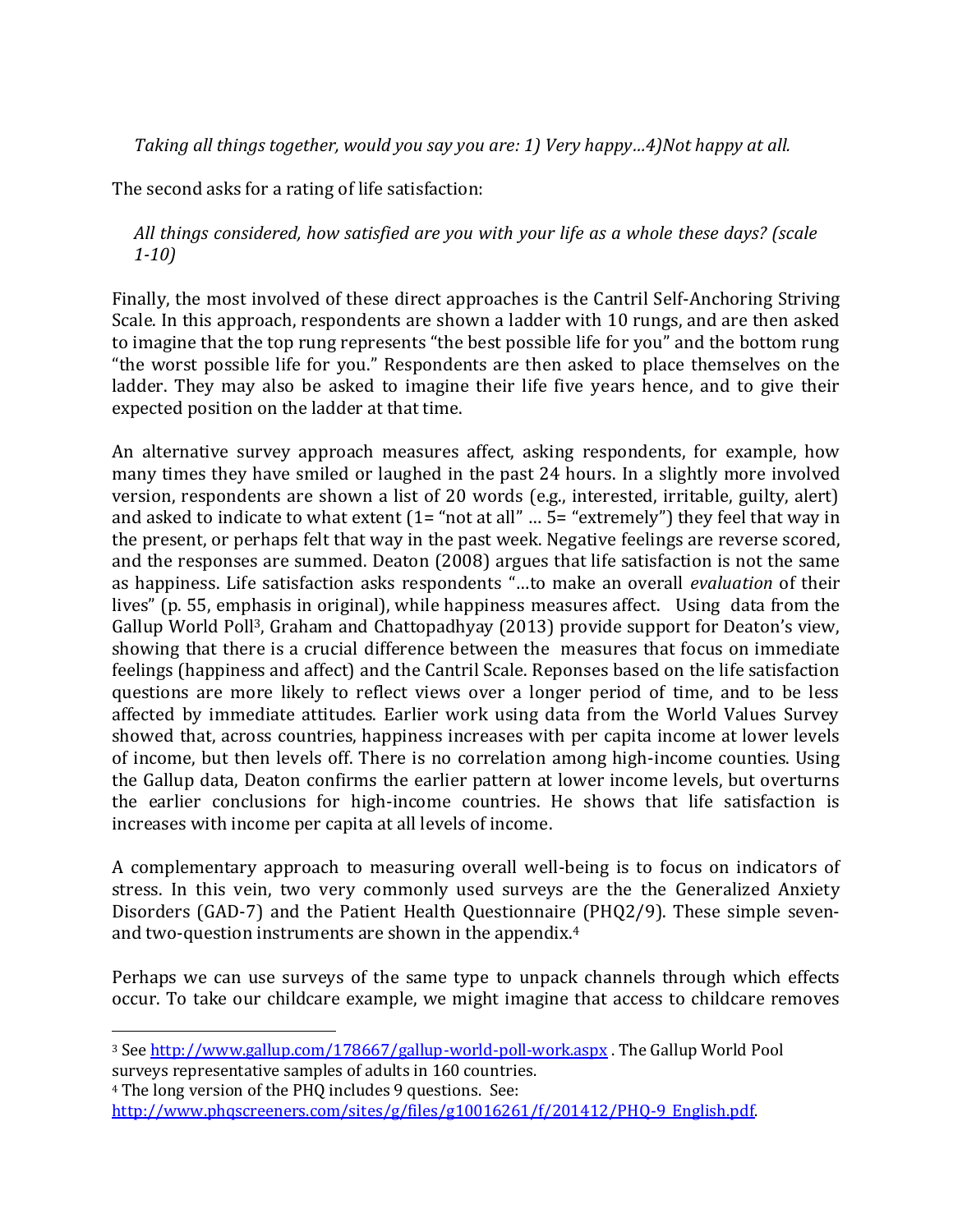specific concerns, which in turn reduces levels of anxiety and stress. The GAD-7 and PHQ2/9 involve questions of feelings at a high level. One possible way to gain insights into these issues is to use the Daily Hassles Scale, which asks respondents to what extent over the preceding two weeks they have experienced very specific hassles – being without electricity, heavy traffic, loss of sleep, etc. The appendix shows one version of a daily hassles instrument, but the questions can be targeted to specific issues likely to be sources of stress for the relevant population can help to uncover specific causes. Kanner et al (1981) list 117 questions and Holm and Holroyd (1992) 64 questions measuring hassles in several different realms of life. In the context of research and policy, the key here is to identify actionable sources of stress.

The term well-being itself seems an all-encompassing one, and optimists might believe that it provides measure that captures everything we need to know. But stress presents a complex issue. Stress is thought of as being a measure in the sphere of mental health, but if we focus on *outcomes* of stress, we might also want to include measures of physical health. The GAD-7 and PHQ2 scales do attempt to incorporate some measure of physical discomfort, but arguably fall short of a full incorporation of physical well-being. But as with mental well-being, measuring physical well-being is not straightforward, as there are widely recognized concerns with self-reported measures, and physical measures are costly and often intrusive.

# *What do we learn about Well-being and Gender?*

There are reasons to believe that, in a development context, measuring well-being is particularly important for women. Graham and Chattopadhyay (2013) use data from the Cantril scale questions included in the Gallup World Poll to examine differences between female and male well-being gaps. They find that in the full, unweighted, sample, women are happier than men at a global level. However, when they group the 180 countries in the survey by GDP per capita, women's positive well-being gap disappears in low-income countries. Indeed, women are significantly less happy in Sub Saharan Africa.

The finding that women are happier at a global level is reversed when we look at data on stress rather than positive well-being. The medical and psychological literature has documented that women are twice as likely to suffer from chronic worry, anxiety and depression (Pilgrim et al. 2011, Patel et al. 2014). This has been attributed in part to the larger number and distressing nature of the daily hassles they face, such as threats to personal safety, and having to juggle work and household responsibilities.

There is surprisingly little evidence that variation in stress levels among working populations is associated with differences in well-being. In one study finding some connection, Steinisch et al (2014) measure stress levels of garment workers in Bangladesh through cortisol collected in hair samples. They find that stress is higher among workers with *better* prospects for promotion to management. This finding is consistent with some previous research in higher-income countries (e.g., Boyce and Oswald 2012). However, prospects for promotion is the only one of a dozen measures of work-related pressures Steinisch et al collect which is significantly related to measured cortisol levels.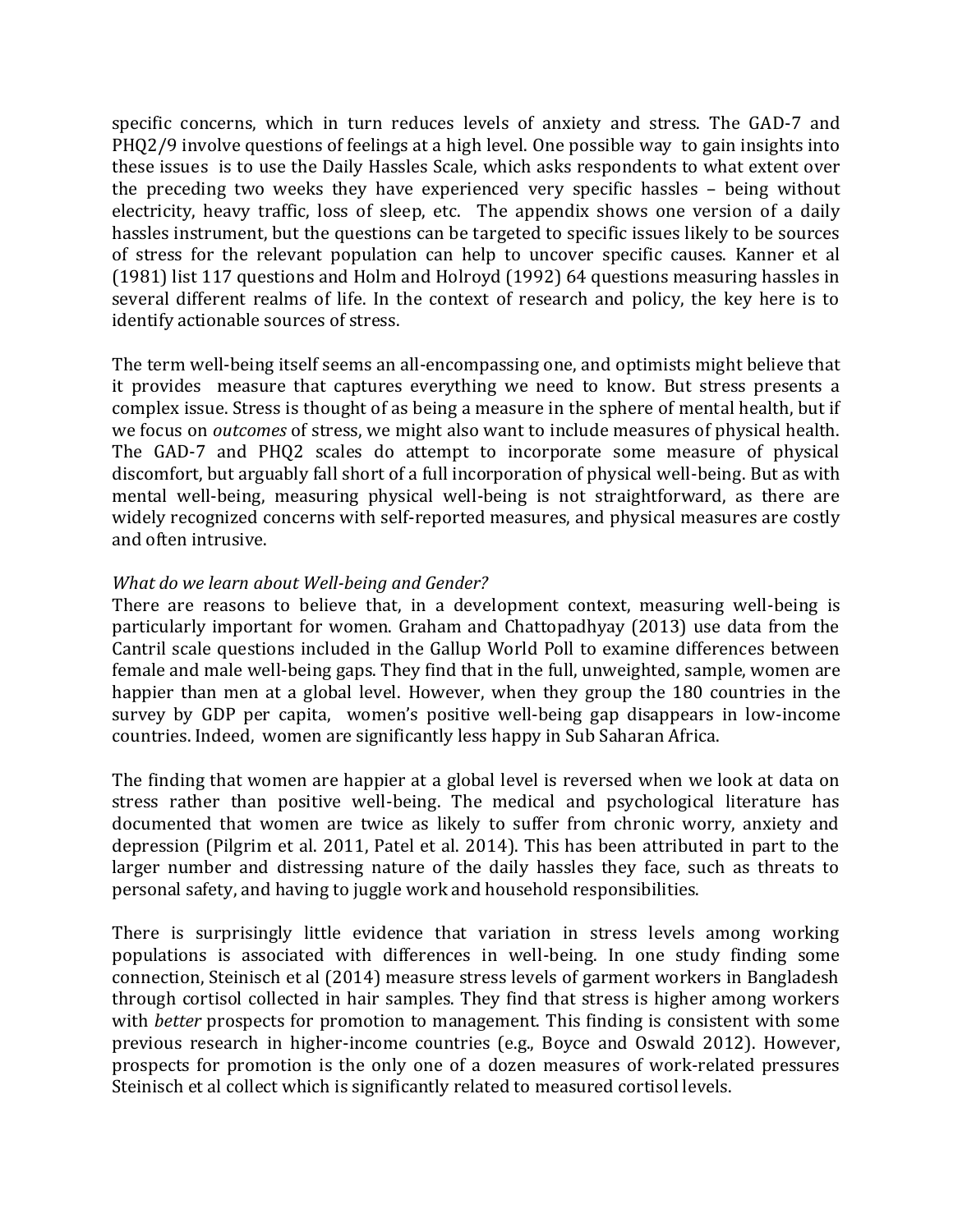I am not aware of large-scale cross-country surveys revealing gender differences in stress levels in low-income countries. At a much more micro level, I recently participated in a survey of households in a community near garment factories in Gazipur, just north of Dhaka. We asked respondents about access to services, community safety, and labor force activities; we also collected basic demographic information. We then gave participants the GAD-7 survey and PHQ-2 survey. We standardize and sum each of the responses to the GAD and PHQ questions, and then regress the resulting index of stress against a variety of reported conditions.<sup>5</sup> The data reveal very logical and reasonable patterns. Overall, women report stress levels almost 0.3 standard deviations higher than men. Some factors – low levels of education – are associated with higher stress among both males and females. Other factors are gender-specific. For women, higher stress is correlated with having preschool children, being the head of the household, and lacking a savings account. Among males, stress is higher for those not working, those commuting more than 20 minutes to work, and those who report being sick in the past two weeks. Having pre-school children is not correlated with stress levels among men. We selected the particular neighborhood for study due to the presence of several garment factories in the area. Two-thirds of those in the sample who report working are employed in the garment sector. We find no association between garment work and stress levels. Indeed, if anything, stress is reduced by having someone else in the household employed in the garment sector, though this positive effect is not significant in all specifications. Nevertheless, this suggests an important channel of positive influence for the garment sector, and one that might be difficult to measure through other means.

The Gazipur data indicate that the GAD7 and PHQ2 measure stress in a reasonable way. Considerable variance emerges with these measures, and that variance shows sensible patterns. The data leave us with the impression that these measures can provide a substantial amount of information.

#### *Issues with Measuring Well-being and Stress*

 $\overline{a}$ 

An obvious concern with the measures of well-being and stress that we have discussed is that they come from self-reports. This leads to several potential issues. First, critics note that two individuals in the same circumstances, but with different outlooks on life, might give very different responses to questions about stress or well-being. That is, the criteria that respondents use for judgment may vary. We should particularly worry that the life outlooks affecting the responses might vary in ways that correlate with the characteristics of the respondents. Second, where respondents have little at stake, certain types of respondents – for example, those who are more conscientious – may exert more effort in thinking about the most valid response. In some settings, raising the stakes for responses – for example, paying for correct answers to a cognitive test – might alleviate this problem. But in other contexts, raising the stakes may not be possible, or may be counter-productive. High-stakes environments create a different set of potential problems, because

<sup>5</sup> Standardizing and combining the responses is not the normal practice in the psychology literature, but is more in keeping with recent approaches in economics. There may be more objection to combining the PHQ and GAD indices into a single measure, as the two are intended to measure different attitudes. However, they are, in our data, at least, very highly correlated.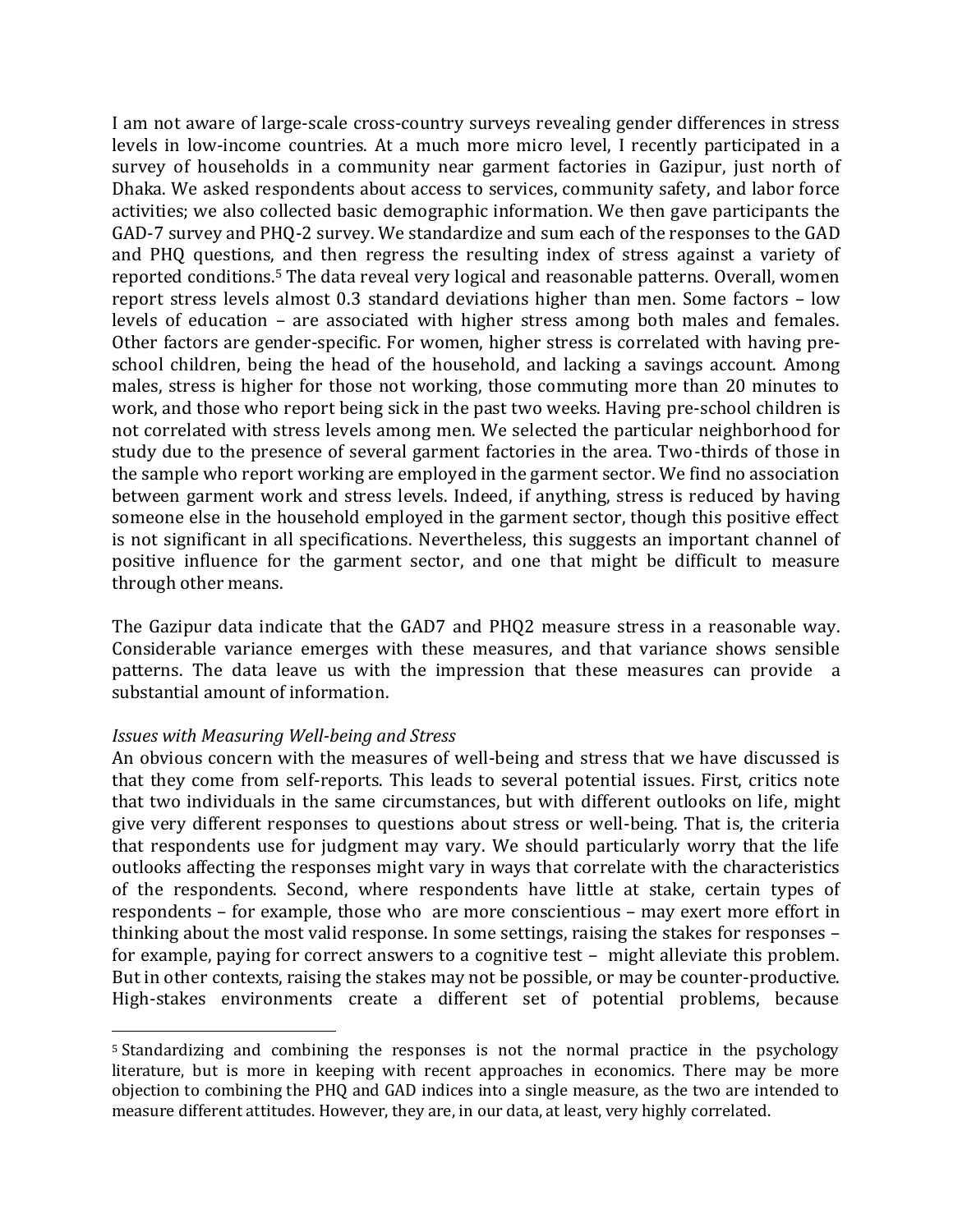respondents may know what the "correct" answer is and give that regardless of their feelings. An employer screening asking applicants whether they are honest is unlikely to receive honest responses. Many of the survey questions regarding stress or well-being are administered in low-stakes settings. But we should be concerned with responses in the context of program evaluation, where respondents in the treatment group may feel incentives to overstate changes in wellbeing.

With regard to measures of stress, one potential solution to these issues created by self reports is to measure biomarkers, and particularly, cortisol through either blood, saliva, hair or fingernails. Cortisol is a marker for stress, and when accurately measured, provides an accurate measure of stress levels. Saliva and blood provide a measure of current stress levels; hair, a timeline over the previous period up to six months (Kirschbaum et al. 2009); and fingernails, a measure from perhaps four to five month previous (Izawa et al. 2015). In most studies, however, cortisol measurement will not be feasible for both budget and logistical reasons. Each of the methods is fairly expensive, and they are either intrusive (especially blood and hair, where a lock the diameter of a pencil needs to be cut off right at the scalp); of questionable reliability (especially saliva, where the level is affected by recent meals, the time of day, and other factors aside from stress); or untested (fingernails, which have been used less often).

How well do self-reported measures of stress correlate with biological markers? Unfortunately, not as well as we might wish. Where the two measures have been collected in the same samples, the correlation between them is often weak and, in some cases, contradictory. Karlson et al. (2012) conduct a systematic review of 27 studies of workrelated stress that measured both salivary cortisol and self-reported stress. The 27 studies contain 185 separate analyses. Only 42 of the 185 analyses show a significant correlation between the self-reported responses and measured cortisol levels, and in 13 of these, the correlation is unexpectedly negative. The low correlation could reflect the well-known difficulty of properly measuring biological markers, though, somewhat troublingly, Karlson et al. find that positive correlations are more likely in studies they rate as being of lower quality. They discuss several explanations for the low correlations. These include adherence to proper protocols for cortisol collection, a factor likely to be particularly challenging in low-income country settings, and failure to control for confounding factors. Karlson et al. also note that work-related stress is often intermittent, and the sampled populations are often relatively homogeneous in the level of stress they face, for example, because they are all from a single firm and occupation. Finally, the stress levels in most work / life situations may not be severe. In that context, participants may become habituated to the levels of stress, lessening the cortisol response to stressful situations. These suggest that self-reported stress levels, reflecting stress over longer periods of time, may be more relevant indicators.

Certainly more work is warranted in this area. The comparative advantage of social scientists in this regard is in thinking about ways to improve and validate survey questions. One area that has faced similar issues and is perhaps more advanced relates to the measurement of the effect of non-cognitive skills on education, labor market outcomes and other outcomes in adult life. This literature faces similar measurement issues in key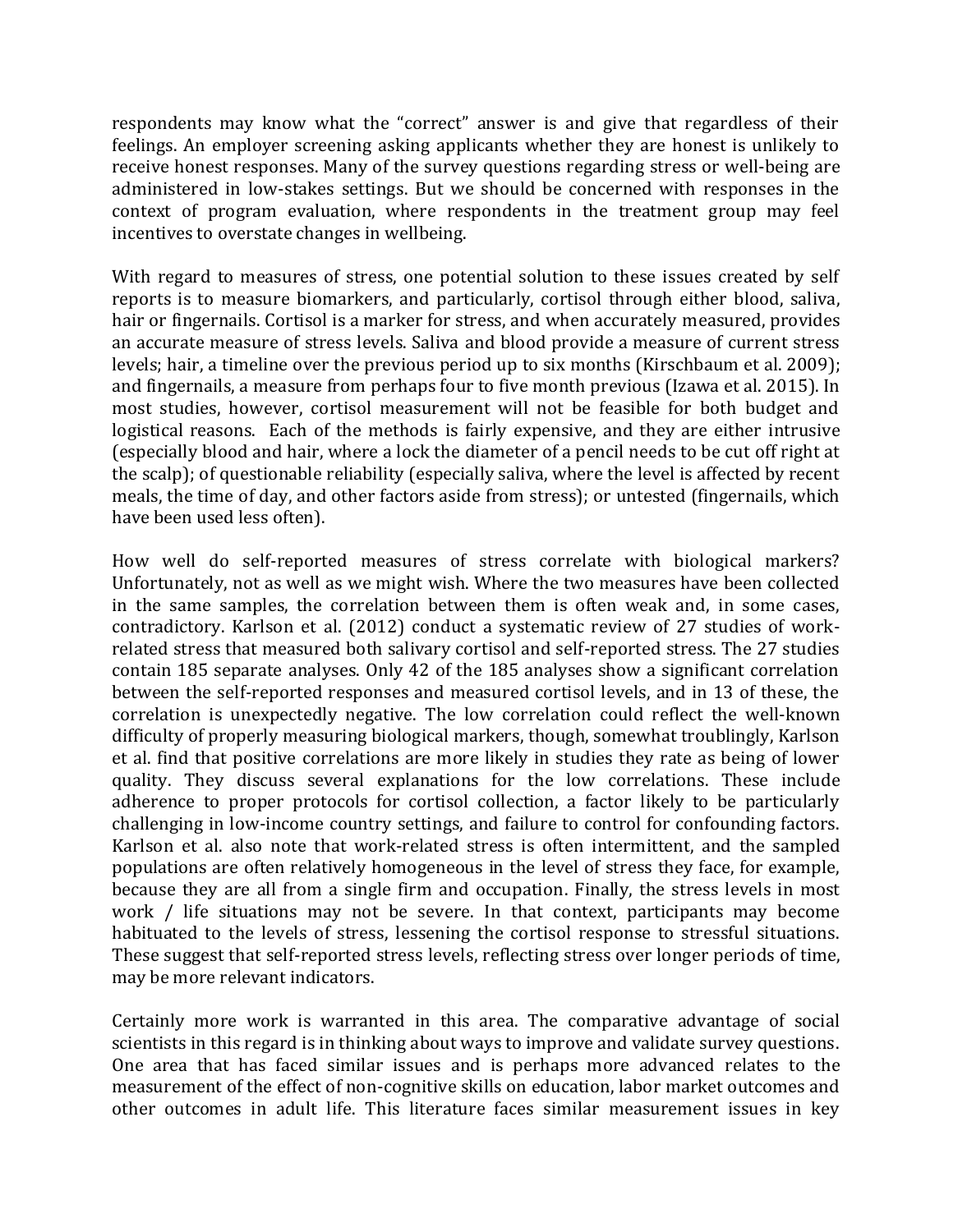variables – the Big 5 personality diagnostic, for example. This literature also faces issues of concerns about bias in responses in difficult context, for example, when students are asked to rate teachers according to some criteria.

Where questions ask for a strength of opinion – how strongly does the respondent agree with a given statement – the concern arises that respondents will use different relative scales to anchor their response. One solution to this is to anchor the response through other questions. Kyllonen (2016) proposes a series of "anchoring vignettes." For example, education researchers want to know how effective a teacher is from the perspective of the student. Simply asking the student to rate the teacher is problematic both because each student will use a different scale – and that scale may be correlated with outcomes or student characteristics that offer potential insights. The anchoring vignettes would describe characteristics of very good and very bad teachers, and ask the students to rate the hypothetical teachers. Their responses reveal information about the scale the students use to rate their own teachers, and, hence, can be used to calibrate those responses across students.

A second technique suggested by Kyllonen is to structure questions so that respondents are required to choose between alternatives rather than rating each alternative separately. These "forced choice" questions help in situations where respondents are asked a series of agree/disagree questions, and have a bias to agree with everything, or to fake responses. For example, respondents in work settings are likely to report that their supervisor is kind, generous, and helpful even when s/he is not, because they may fear their supervisors will learn of their responses. Giving respondents a short list of characteristics and asking them to choose the single trait that is most strongly true allows them to provide information without being seen to criticize their supervisor.

One concrete idea in the spirit of the forced choice approach would offer respondents a choice to participate in one of several lotteries. For example, one lottery might involve providing transportation to and from work; one, prepared meals; and one, cash. The choice the respondent makes with regard to which lottery she prefers to enter would be informative with regard to the cause and monetary value of stress. Where the chosen lottery is actually carried out and winners given the prize, respondent will have stronger incentive to give a thoughtful and honest response, similar to higher-stakes testing. In any case, we are likely to be stuck in a world of self-reported responses for many important issues that offer potential to understand these issues; thus, clever ways to elicit the most valid responses possible will be beneficial.

A final challenge in analyzing well-being and stress issues stems from a time lag. Negative effects of stress in the present period may affect life satisfaction in the opposite way in a later period. Work now may cause stress, but it may also lead to larger investments in children, and accumulation of assets that allow for more flexibility and financial security at a later period. Time will be needed to collect enough panel data with any of these measures to be able to gauge these long-term effects. The difficulty of accounting for longer-term effects should not dissuade us from using measures of well-being; all measures we use in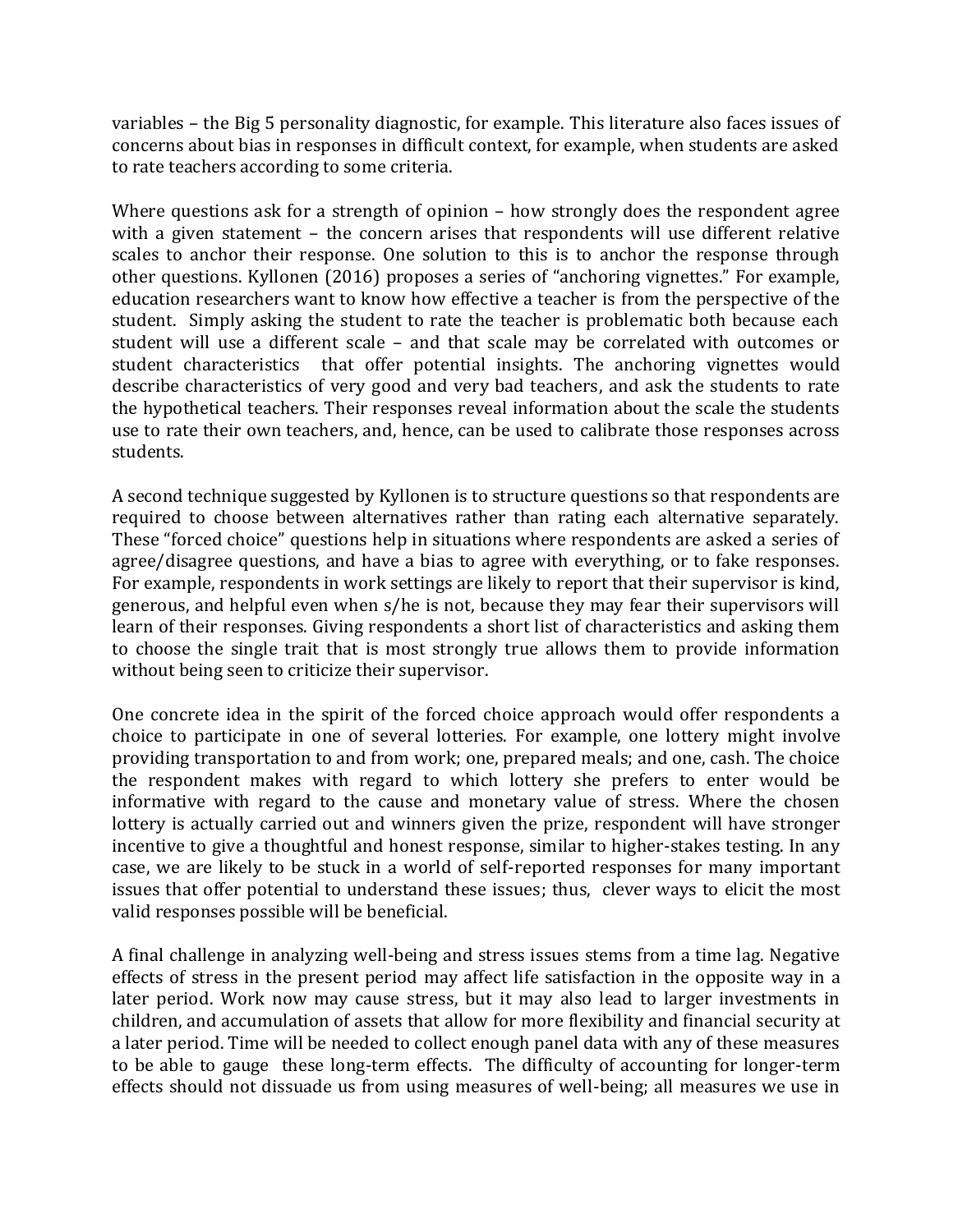an economic or social realm are imperfect. Nevertheless, the issue of lagged effects should be kept in mind.

# *Concluding thoughts and other issues*

Empowerment measures control over one's life. The most common measures we employ reflect control through decision-making and freedom of movement. But *control over time* should also be a point of focus. Overwork and daily stresses reduce well-being, and may also reduce mental bandwidth, leading to errors in decision-making. (See, for example, Mani et al., 2013.) Hence, stress may not only diminish well-being directly, but indirectly through poor decision-making as well.

As it stands now, the most practical and best measures of control over time are survey questions. An important issue is that we don't yet have work which strongly validates these measures. So, while I believe the combination of the Cantril Scale question on life satisfaction and the PHQ2 / GAD-7 are a reasonable set of measures to employ, we should also build a research agenda around the validation of those measures. Somewhat surprisingly and worryingly, the limited literature comparing the responses to GAD/ PHQ with cortisol measures does not show strong correlations. More work is needed to understand why this is the case. But we also need to take lessons from the non-cognitive skills literature, and work to validate measures through more sophisticated survey methodologies – structured vignettes and forced choice questions, for example. We should encourage work in this area whose aim is to validate survey data and survey methods. Finally, we need to understand more about the underlying causes of stress. These are very likely to vary with the specific context. On this, of particular importance is uncovering causes which are actionable through policy.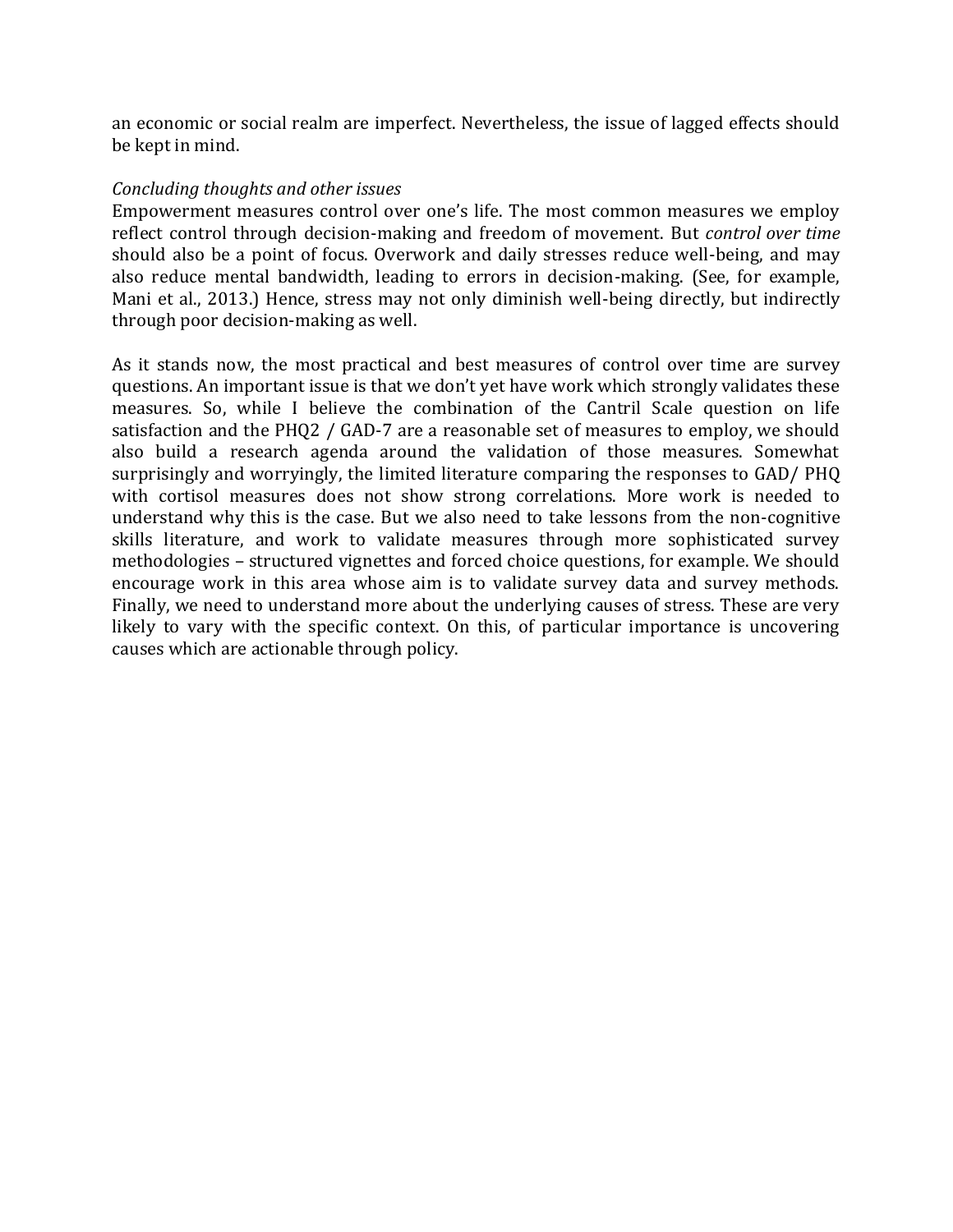# **References:**

Boyce, Christopher and Andrew Oswald, 2012. "Do people become healthier after being promoted?," *Health Economics,* Vol. 596, 580—596.

Deaton, Angus, 2008, "Income, Health, and Well-being Around the World: Evidence from the Gallup World Poll," *Journal of Economic Perspectives*, Vol 22(2), pp. 53-72.

Graham and Chattopadhyay (2013) *International Journal of Happiness and Development* Vol 1(2), pp. 212-232.

Holm, Jeffrey and Kenneth Holroyd, 1992. "The Daily Hassles Scale (Revised): Does it Measure Stress or Symptoms?" *Behavioral Assessment*, Vol.14, pp. 465-82.

Izawa, S., L. Miki, M. Tsuchiya, T. Mitani, T. Midorikawa, T. Fuchu, T. Komatsu, and F.Togo, 2015. "Cortisol level measurements in fingernails as a retrospective index of hormone production," Psychneuroendocrinology, 54(1), pp. 24-30.

Kanner, Allen, James Coyne Catherine Schaefer, and Richard Lazarus, 1981. "Comparison of Two Modes of Stress Measurement: Daily Hassles and Uplifts versus Major Life Events." *Journal of Behavioral Medicine*, Vol. 4(1), pp. 1-39.

Karlson , Björn, Petra Lindfors, Roberto Riva, Christin Mellner, Töres Theorell and Ulf Lundberg, 2012, "Psychosocial Work Stressors and Salivary Cortisol," in Margareta Kristenson, Peter Garvin, Ulf Lundberg, eds., *The Role of Saliva Cortisol Measurement in Health and Disease,* pp. 43-66

Kirschbaum, C, A Tietze, N. Skiluda, and L. Dettenborn, 2009. "Hair as a retrospective calendar of cortisol production-Increased cortisol incorporation into hair in the third trimester of pregnancy," Psychneuroendocrinology, 34(1), pp. 32-37.

Kyllonen, Patrick C., 2016, "Designing Tests to Measure Personal Attributes and Non-Cognitive Skills", in Lane, Suzanne; Raymond, Mark R.; Haladyna, Thomas M. (eds.) Handbook of Test Development, Second Edition. New York: Routledge, 2016, p190-211.

Mani, Anandi, Sendhil Mullainathan, Eldar Shafir, and Jiaying Zhao, 2013. "Poverty Impedes Cognitive Function," *Science*, 341(6149), pp. 976-980.

Patel, V, H. Minas, A Cohen and MJ Prince, 2014. *Global Mental Health: Principals and Practice*. New York: Oxford University Press.

Steinisch, Maria, Rita Yusuf, Jian Li, Tobias Stalder, Jos A. Bosch, Omar Rahman, Christian Strumpell, Hasan Ashraf, Joachim E. Fischer and Adrian Loerbroks, 2014, "Work stress and hair cortisol levels among workers in a Bangladeshi ready-made garment factory — Results from a cross-sectional study," Psychoneuroendocrinology Vol. **50**, pp. 20-27.

Ussher, Jan M, 2011, "Gender Matters: Differences in Depression Between Women and Men, " in Pilgrim, D, A. Rogers, and B Pescosoudo, Eds, The SAFE Handbook of Mental Health and Illness. London: Sage Publications.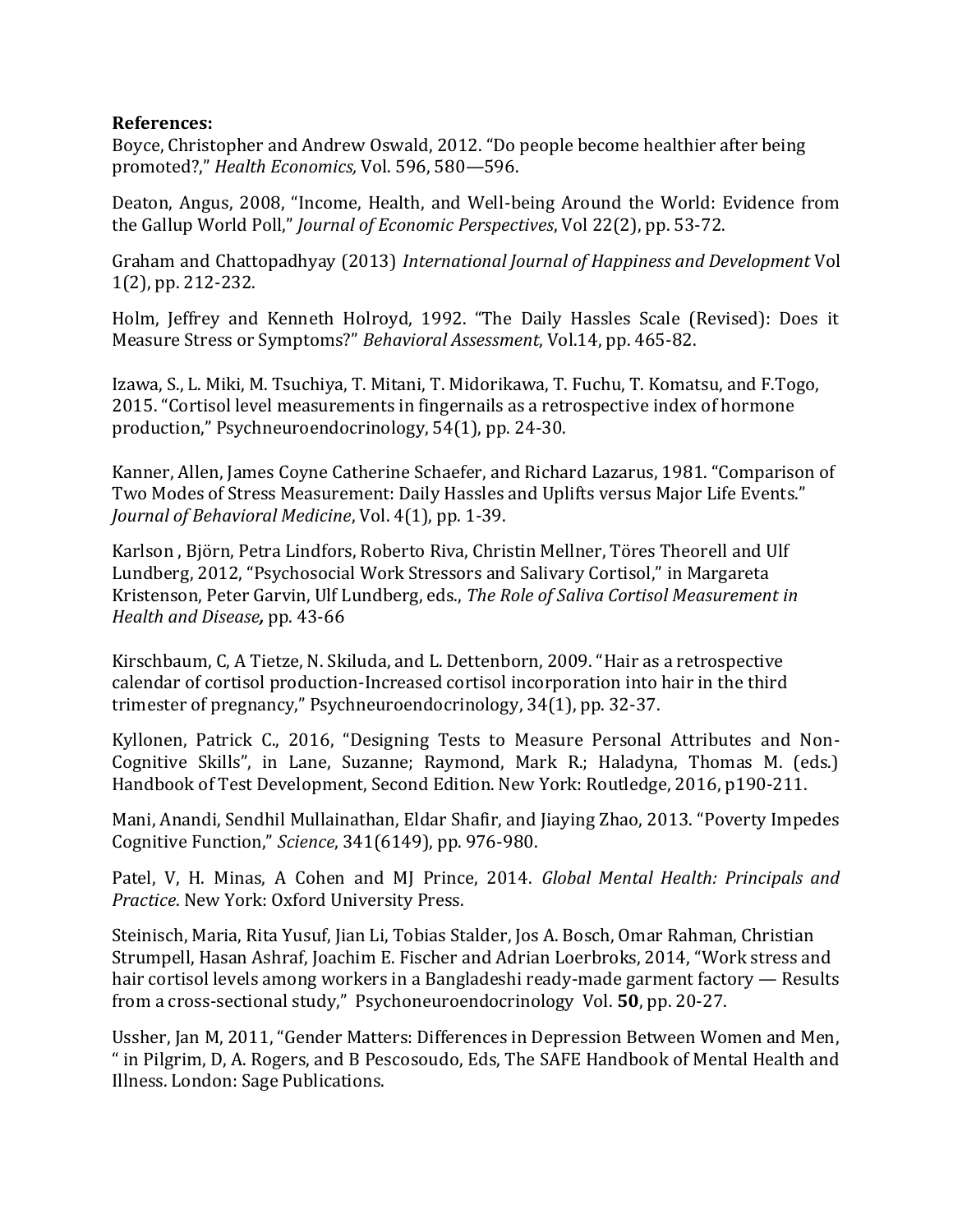Appendix: GAD7 and PHQ2 survey questions.

| <b>Section 3. Anxiety (GAD7)</b>                                                                                  |                                                    |                               |                         |                                                |                                             |  |  |  |  |  |
|-------------------------------------------------------------------------------------------------------------------|----------------------------------------------------|-------------------------------|-------------------------|------------------------------------------------|---------------------------------------------|--|--|--|--|--|
| Enumerator read: "Over the LAST TWO WEEKS, how often have you been bothered<br>by the following problems?"        |                                                    | Not<br>at all<br>(0<br>days)  | Sometimes<br>$1-5$ days | More<br>than half<br>days<br>$(6-10)$<br>days) | Nearly<br>every day<br>$(11 - 14)$<br>days) |  |  |  |  |  |
| 3.1.                                                                                                              | Feeling nervous, anxious, or on edge               | $\Omega$                      | 1                       | 2                                              | 3                                           |  |  |  |  |  |
| 3.2.                                                                                                              | Not being able to stop or control worrying         | $\Omega$                      | 1                       | $\overline{2}$                                 | 3                                           |  |  |  |  |  |
| 3.3.                                                                                                              | Worrying too much about different things           | $\Omega$                      | 1                       | $\overline{2}$                                 | 3                                           |  |  |  |  |  |
| 3.4.                                                                                                              | $\Omega$<br>Trouble relaxing<br>1                  |                               | 2                       | 3                                              |                                             |  |  |  |  |  |
| 3.5.                                                                                                              | Being so restless that it is hard to sit still     | $\Omega$                      | 1                       | 2                                              | 3                                           |  |  |  |  |  |
| 3.6.                                                                                                              | Becoming easily annoyed or irritable               | $\Omega$                      | $\mathbf{1}$            | $\mathcal{P}$                                  | 3                                           |  |  |  |  |  |
| 3.7.                                                                                                              | Feeling afraid, as if something awful might happen | $\Omega$                      | $\mathbf{1}$            | 2                                              | 3                                           |  |  |  |  |  |
| <b>Section 4. PHQ2</b>                                                                                            |                                                    |                               |                         |                                                |                                             |  |  |  |  |  |
| <b>Enumerator read: "Over the LAST TWO WEEKS, how often have you been bothered</b><br>by the following problems?" |                                                    | Not<br>at all<br>(0)<br>days) | Sometimes<br>$1-5$ days | More<br>than half<br>days<br>$(6-10)$<br>days) | Nearly<br>every day<br>$(11 - 14)$<br>days) |  |  |  |  |  |
| 4.1.                                                                                                              | Little interest or pleasure in doing things        | $\Omega$                      | 1                       | 2                                              | 3                                           |  |  |  |  |  |
| 4.2.                                                                                                              | Feeling down, depressed, or hopeless               |                               | $\mathbf{1}$            | $\overline{2}$                                 | 3                                           |  |  |  |  |  |